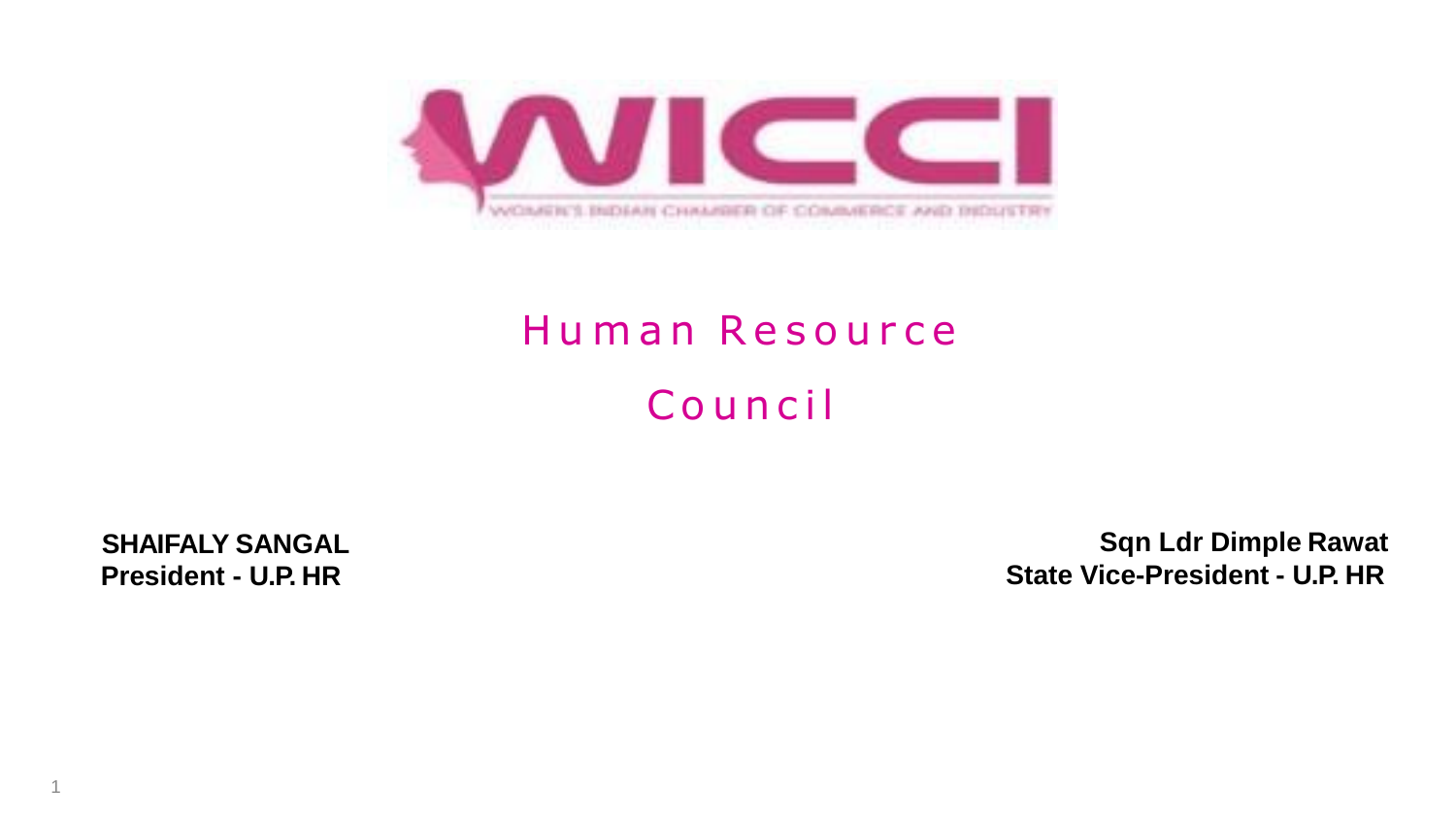

# **WICCI UP HR's Objective:-**

Be true partner for every woman in the state Empowering and enabling women enterpreneurs and professionals by unleashing their talent, honing their potential and liasoning with association or government bodies & corporates so as to provide employability & financial independence to them.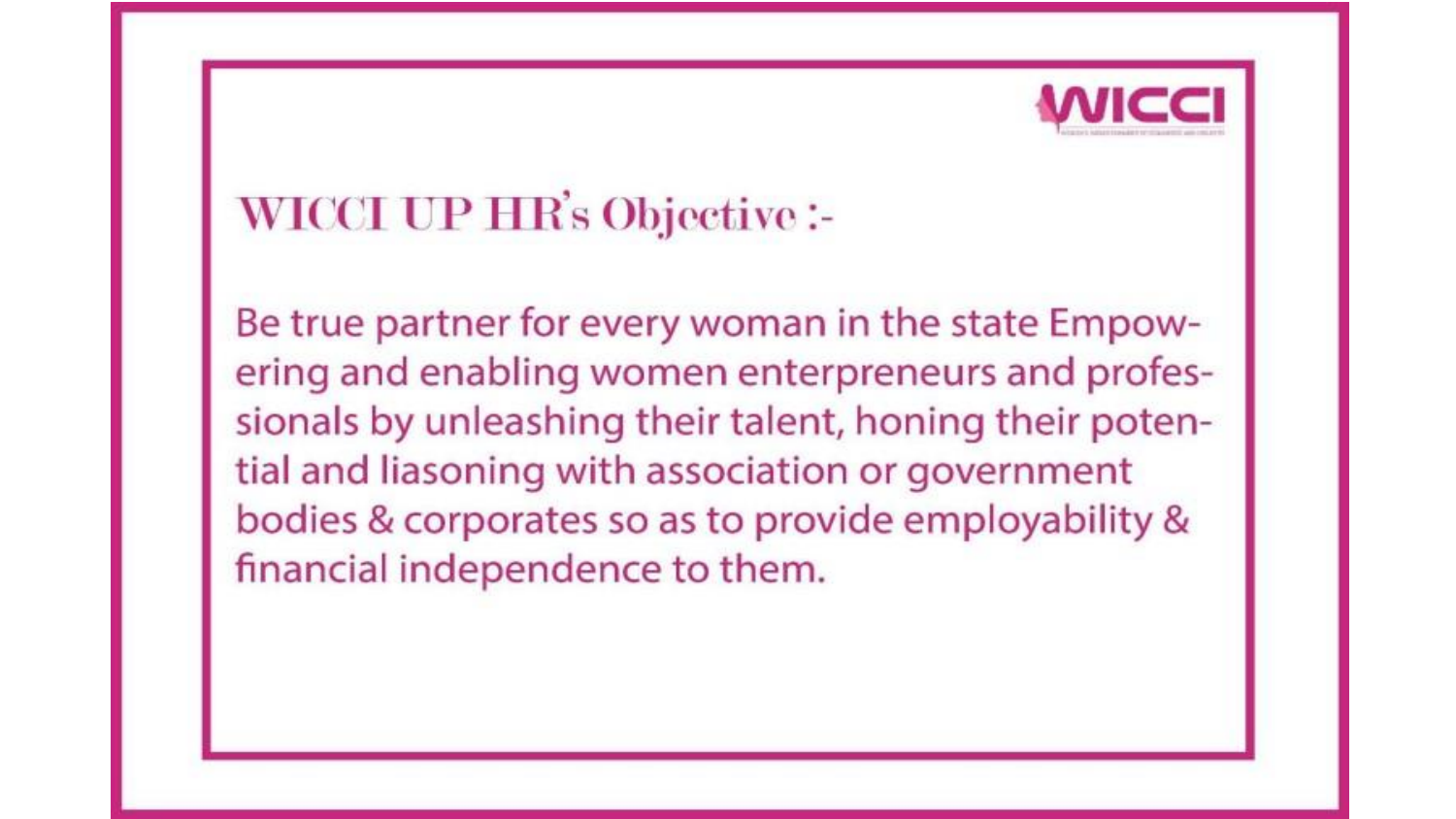



*Shaifaly Sangal State President (U.P. HR Council)*

**Shaifaly Sangal** is a commerce graduate with MBA in marketing. She is owner of a recruitment, training and assessment company, Yung Minds, for over 15 years working with over 100 big corporations and start-ups. She is the go to person for many organizations for HR related and PoSH solutions and has got several recognitions for this. She is also running an NGO , Bhavishya, founder of Woman With Wings, involved in uplifting the not so privileged ones by providing education (Classes for close to 200 kids in Noida), clothes etc.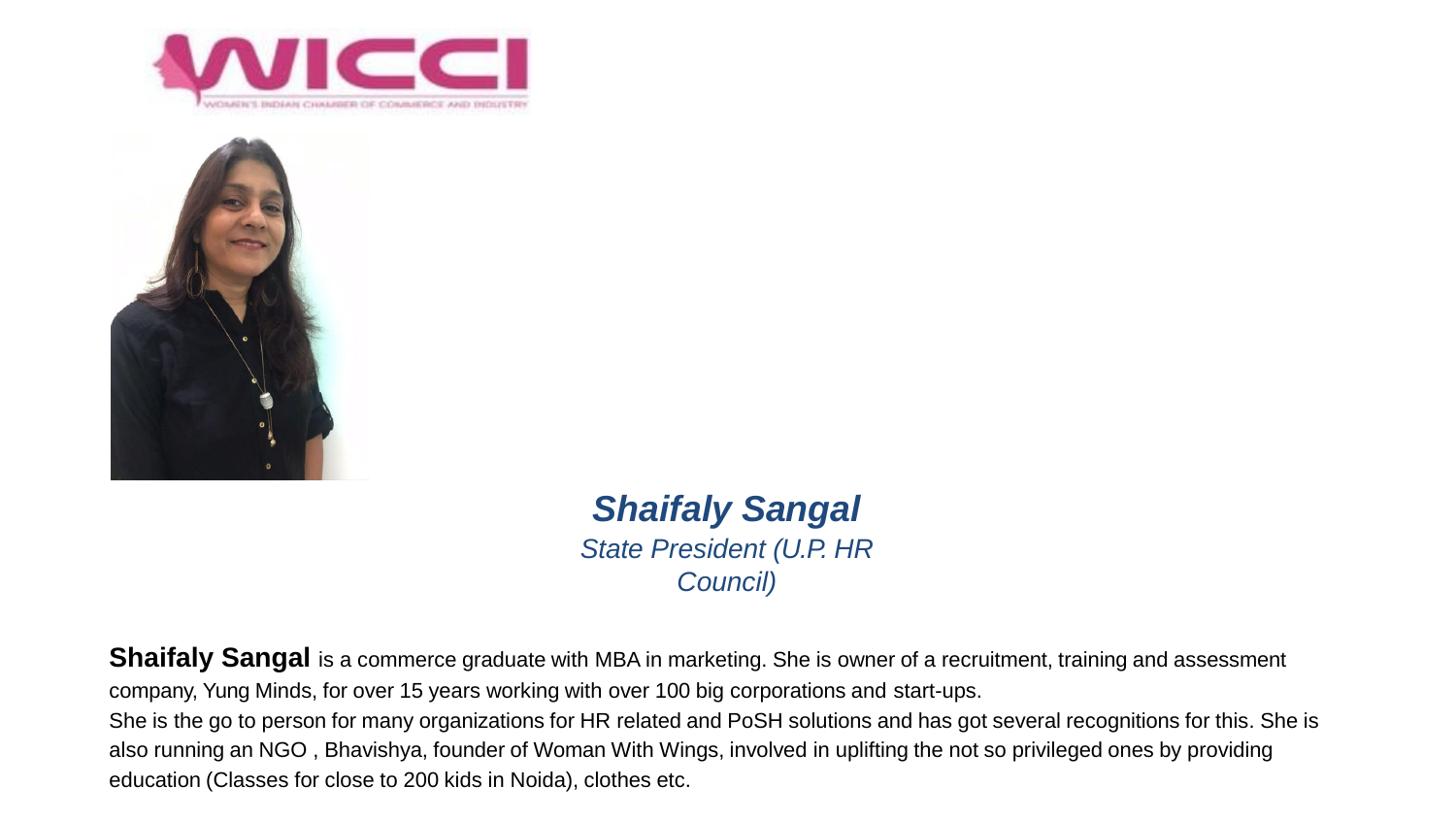She is also a part of HR SUCCESS TALK (A HR community) where she has taken and executed an initiative of "The Eminent HR Leaders Award" which was well received. She is a dependable, workaholic person who likes exploring new horizons.

During her association with the HR fraternity for so many years, she has been actively involved to provide and give solutions for people-centered activities such as hiring, training, professional development, behavioral assessments and performance management to ensure the company"s growth and bottom line. Every organization is a people led organization and we should take good care of our people.

She was recently featured in Lead Live Laugh, a global magazine for the workforce.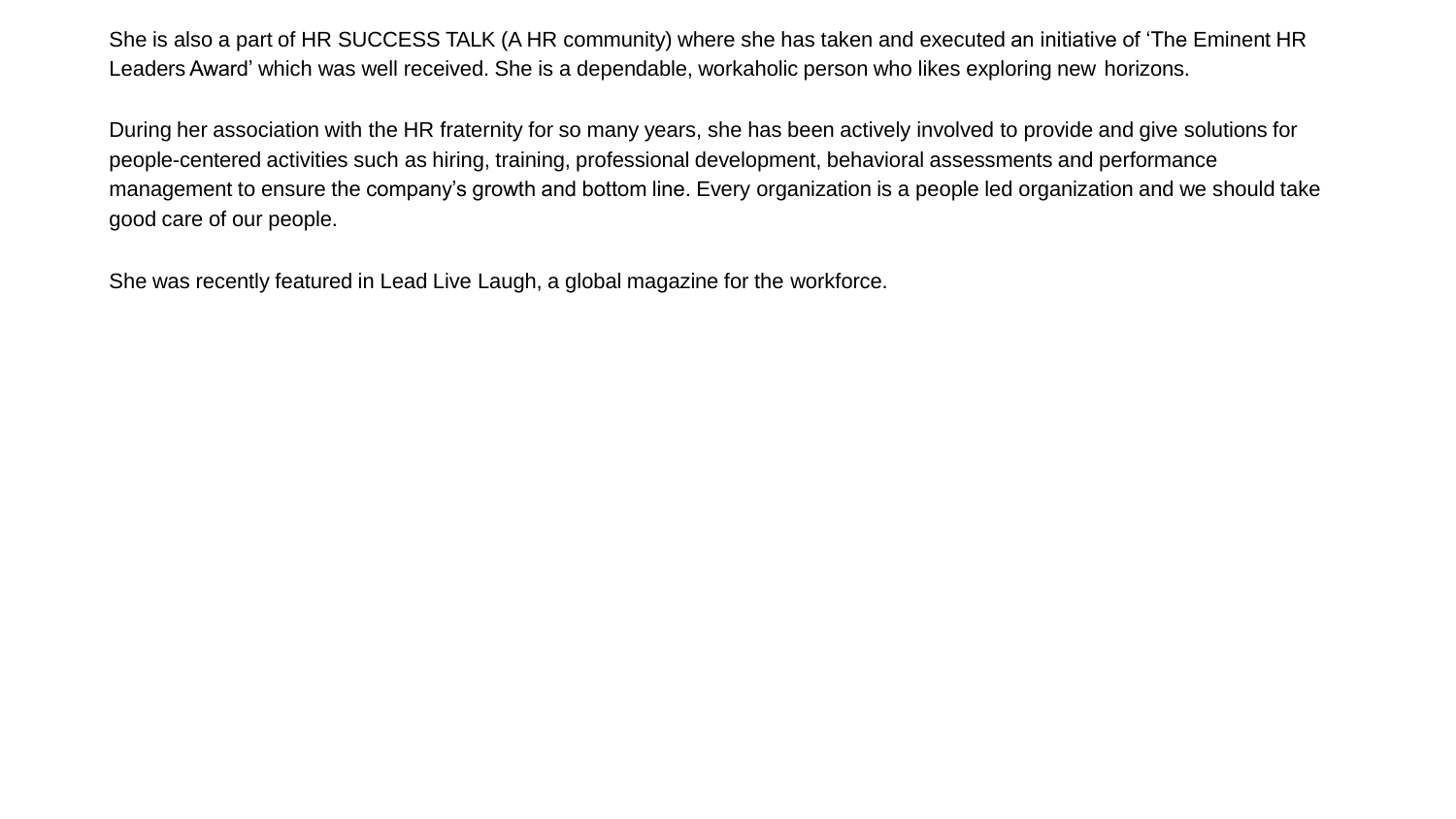



## *Dimple Rawat State Vice-President (U.P. HR Council)*

Sqn Ldr Dimple Rawat( Rtd.) is an HR professional with 22 years of experience in both Defence as well as corporate.

She served in the Indian Air Force for 11 years as SSC officers. There she has worked in different portfolios including Flight Commander Tech flight for the Russian missiles system, HR Flight commander majorly.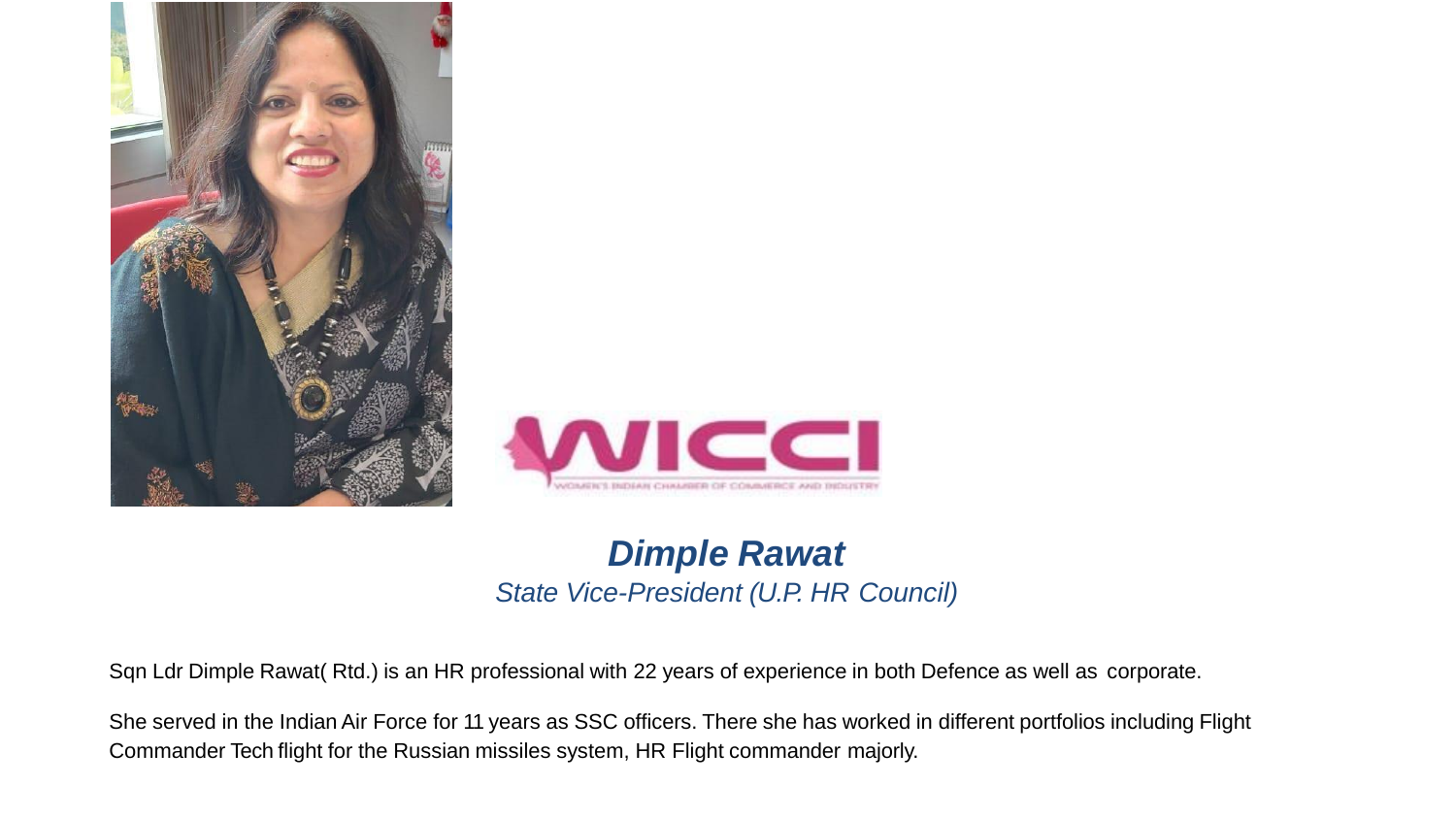She began her journey in the corporate sector with Vanderlande Industries where she was heading HR. For the past 8 years she has been associated with Barco Electronic Systems Pvt Ltd and working as Associate GM HR. She is a strong believer of challenging the status quo and continuously up-skilling the team.

She always keeps empathy and compassion above self. She believes in unleashing the talent of teams , working in collaborative style and giving back to society.

She holds a degree in Engineering, MBA in HR and a certificate from IIM Kolkata.

She enjoys exploring new places, CSR activities and is an avid reader.





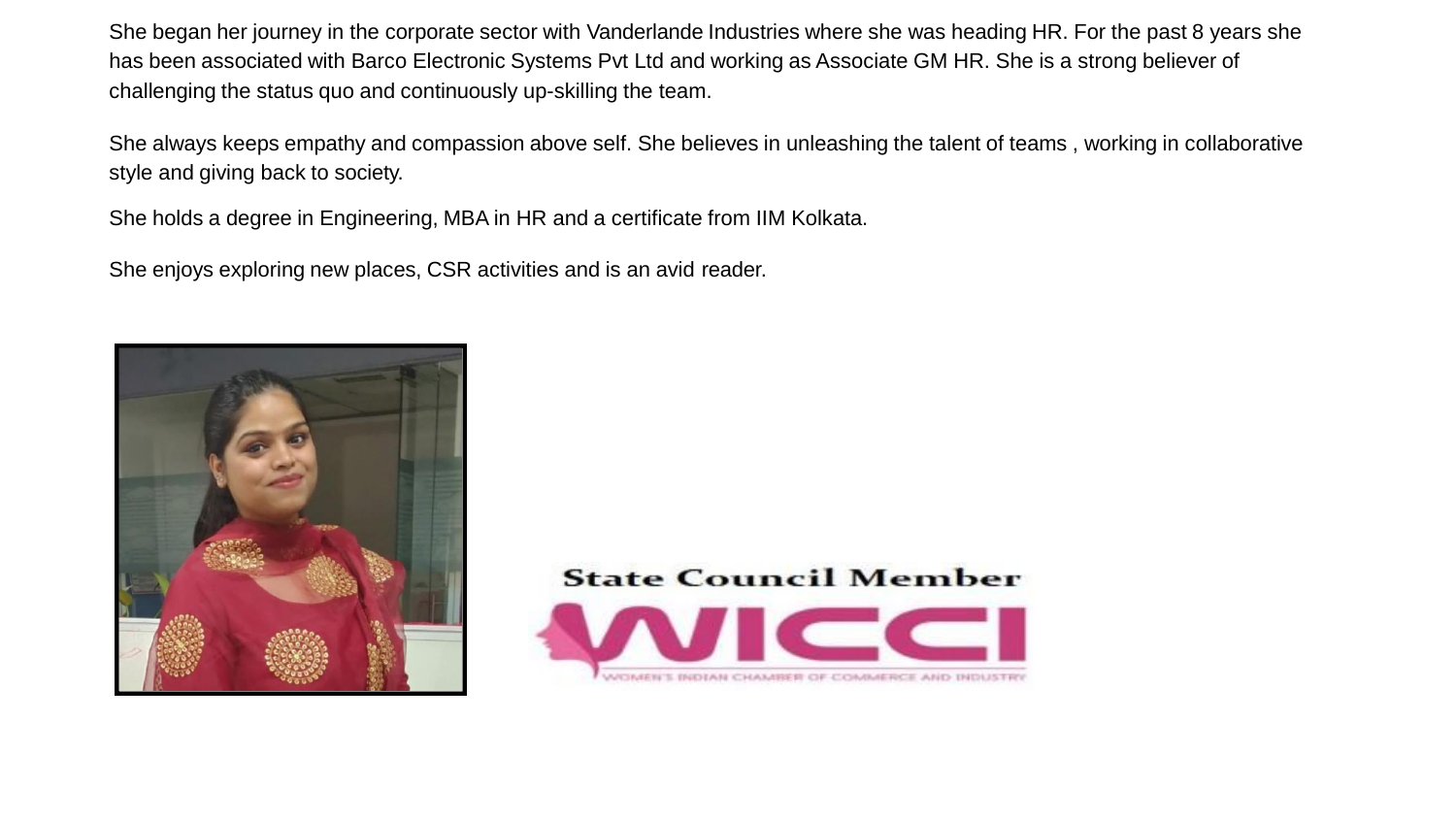### *Anupam Singh Corporate HR| Public Speaker| Design Thinking Practitioner*

Anupam has a strong hindsight and can lead large scale projects with ease. As an HR Professional with exposure across various HR domains, she is also an active speaker.

Anupam's experience spans a range of industry sectors that include Automotive, Consumer Durable, and Manufacturing & Engineering Services. Throughout a career she manages all key HR functions from strategic to organizational restructuring. Working with the renowned brands of the Automobile Category, Anupam has served all aspects of the HR function, Encompassing manpower planning & talent acquisition, organization design & development, learning & development, performance management, rewards & recognition, Employer Branding piece and CSR as an external and internal initiative and creating Great Place to Work. She is passionate about public speaking and is often found speaking at colleges and conferences - largely on motivation, leadership mindset and on DI.

An Alumnus of XLRI-Jamshedpur, MBA with dual specialization in HR & Operations. She has been accredited with many awards for her excellence in HR domain like -

Eminent Women Leadership Award (2020), Women HR Professional Award (2019), Best Employee Engagement & CSR Strategy Award (2018) and CEO Appreciation Award(2017-18).

Anupam helps professionals and others set and achieve their goals, develop their strengths, balance, sustainability and their creativity. A celebrated HR professional among her peers, Anupam is known for her empathy and multi-tasking capabilities.

Known for being upbeat, energetic and reliable, Anupam studies how organizations build capabilities of leadership, learning, accountability, and talent through leveraging human resources. She is also a Bike Rider and stays in Noida.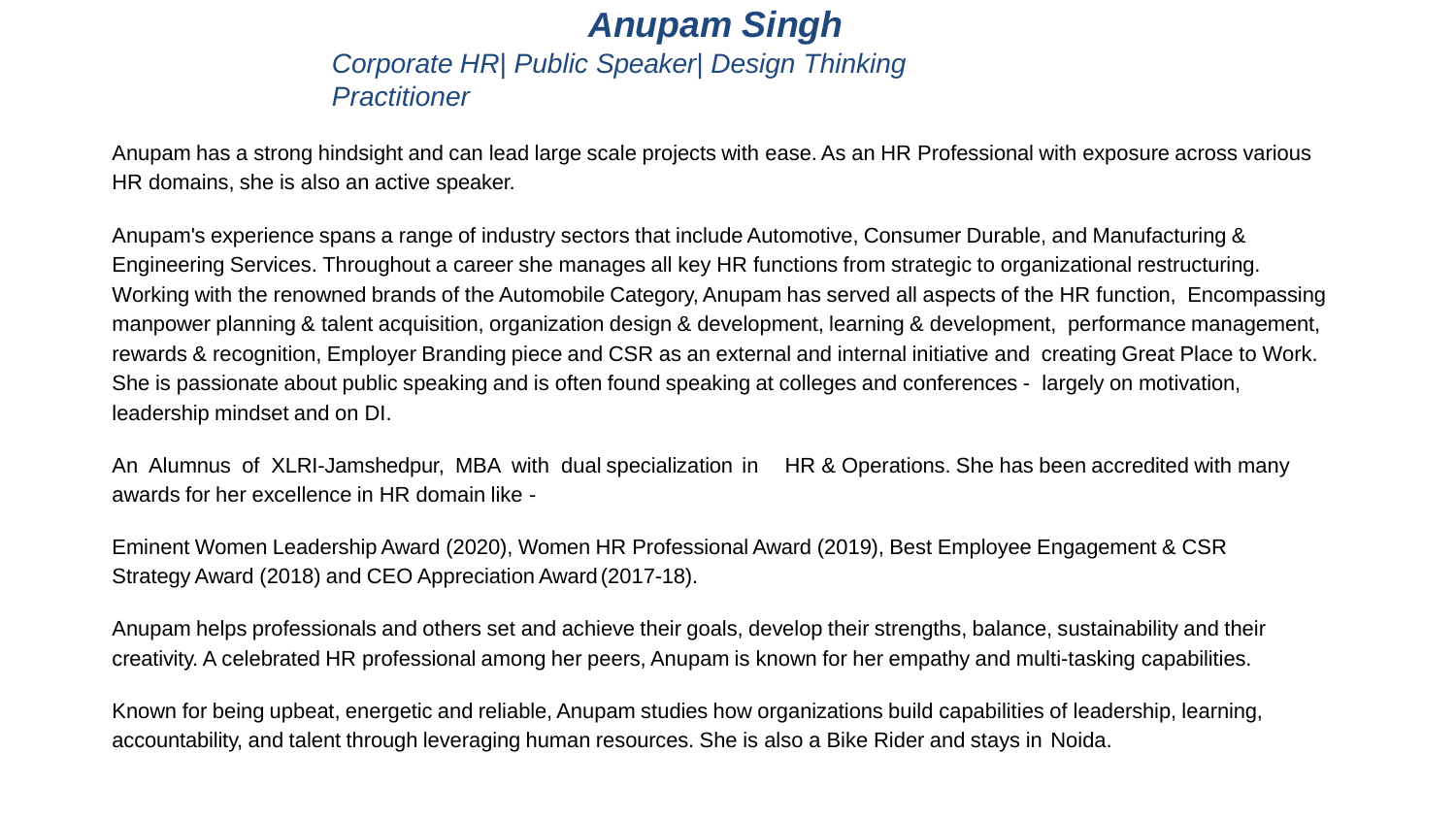



## *Mamta Verma Assistant Manager HR at Taraashna Financial Services Ltd*

Mamta Verma is working as a Human Resources & Trainer in the Taraashna Financial Services Limited, Corporate Office, Gurugram. She started her corporate career with Taraashna in the year 2019 and has been associated with the company from 2018. Mamta Experienced in Human Resources with a demonstrated history of working in the financial services industry.

She is a certified trainer and Skilled in Teamwork, Leadership, Interpersonal Relationships, and Interpersonal Skills. Strong Human Resources professional with a Master of Business Administration focused in Human Resources Management/Personnel Administration, from AKTU University, Lucknow. Mamta, has worked on various projects like, Digitalization of employee Life Cycle, Employee Pulse Program at the time of COVID-19, Voice your opinion, Employee engagement, e-Learning initiatives & various online training programs.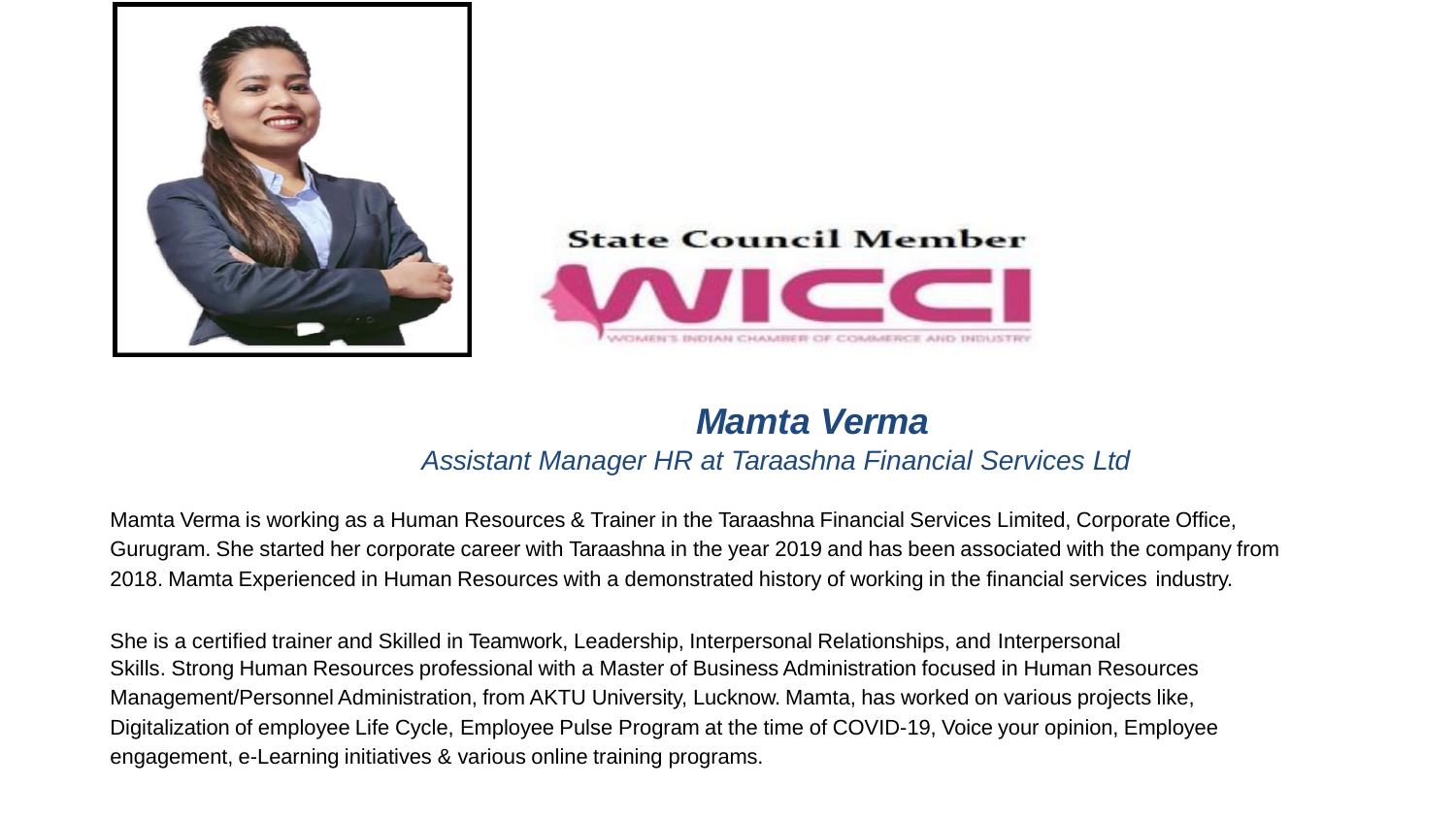Recently, she got a "Super Hero Award 2020" for her outstanding performance and added value into business during the Lockdown period.



#### **State Council Member**



### *Meena Sharma Head - HR & ER at Gripwel Fasteners Pvt. Limited*

Meena Sharma is a result-oriented professional with 20 + years of experience in Strategic & amp; Operational HR, Talent Management, Learning & Development, Organization Development and large scale HR Transformation, hands-on experience in HR processes encompassing the total employee life cycle, from talent acquisition, management, development, retention, as also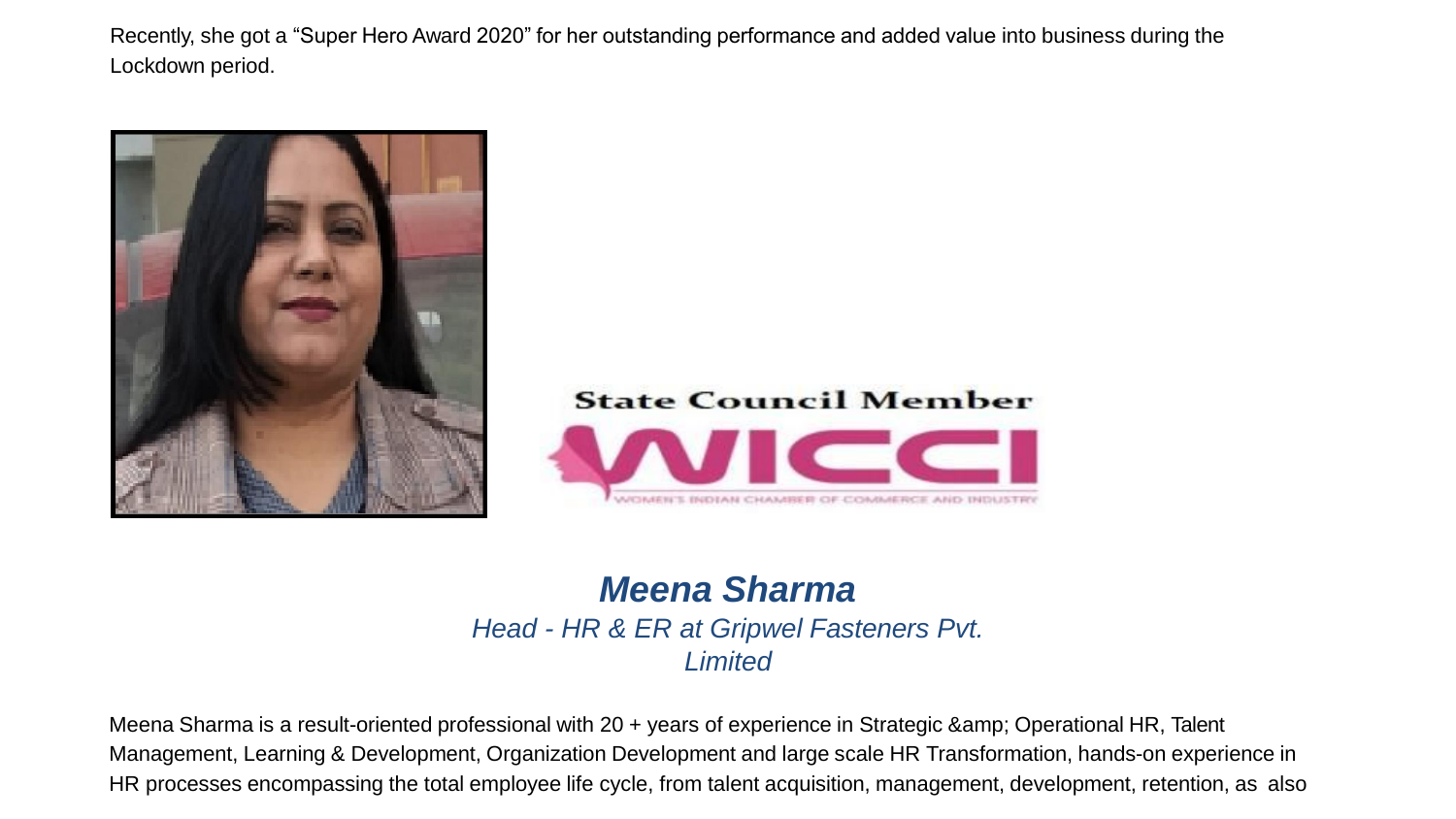strategic involvement with the business.

She is an experienced HR leader who is committed to delivering results to support the business. She is collaborative, assertive yet gentle, and personifies the mantra "service with a smile".

She is a true professional who knows how to effectively handle both - the people and the business parts of the corporate world.

She is very enthusiastic about everything she does and displays a strong sense of commitment, in her interactions with people. At her personal level she is a very evolved human being who can make others learn a lot from her.

Meena earned her Post Graduate Degree in Business Management with the specialization in Human Resource from "Institute of Productivity & Management". She is a Certified Trainer from "Indian Society of Training & amp; Development" New Delhi. Meena enjoys exploring Astrology, Indian Classical Music and reading fiction.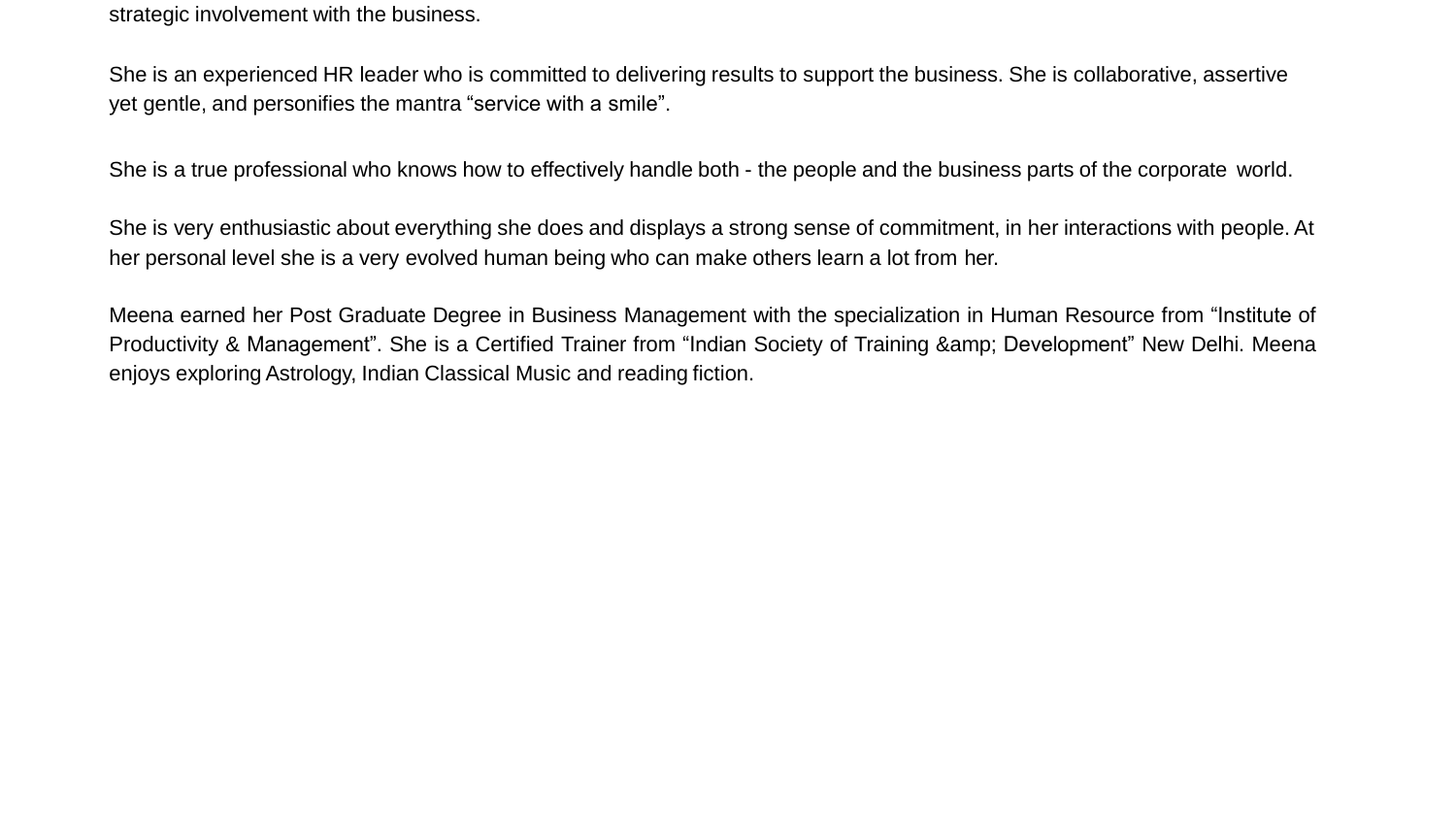



# *Meetu Dantre*

#### *Talent, Reward Management, Employee Management*

I am an MBA HR with 15 years of experience. During this time I have had the opportunity of working with diverse industries such as Defense Electronics, Infrastructure, Telecommunication And NGO(Medical & Educational).

In the process, I have handled various verticals of HR functions like HR Policies & Procedures, Talent Acquisition, Employee Engagement, Compensation and Benefits, Grievance Handling etc.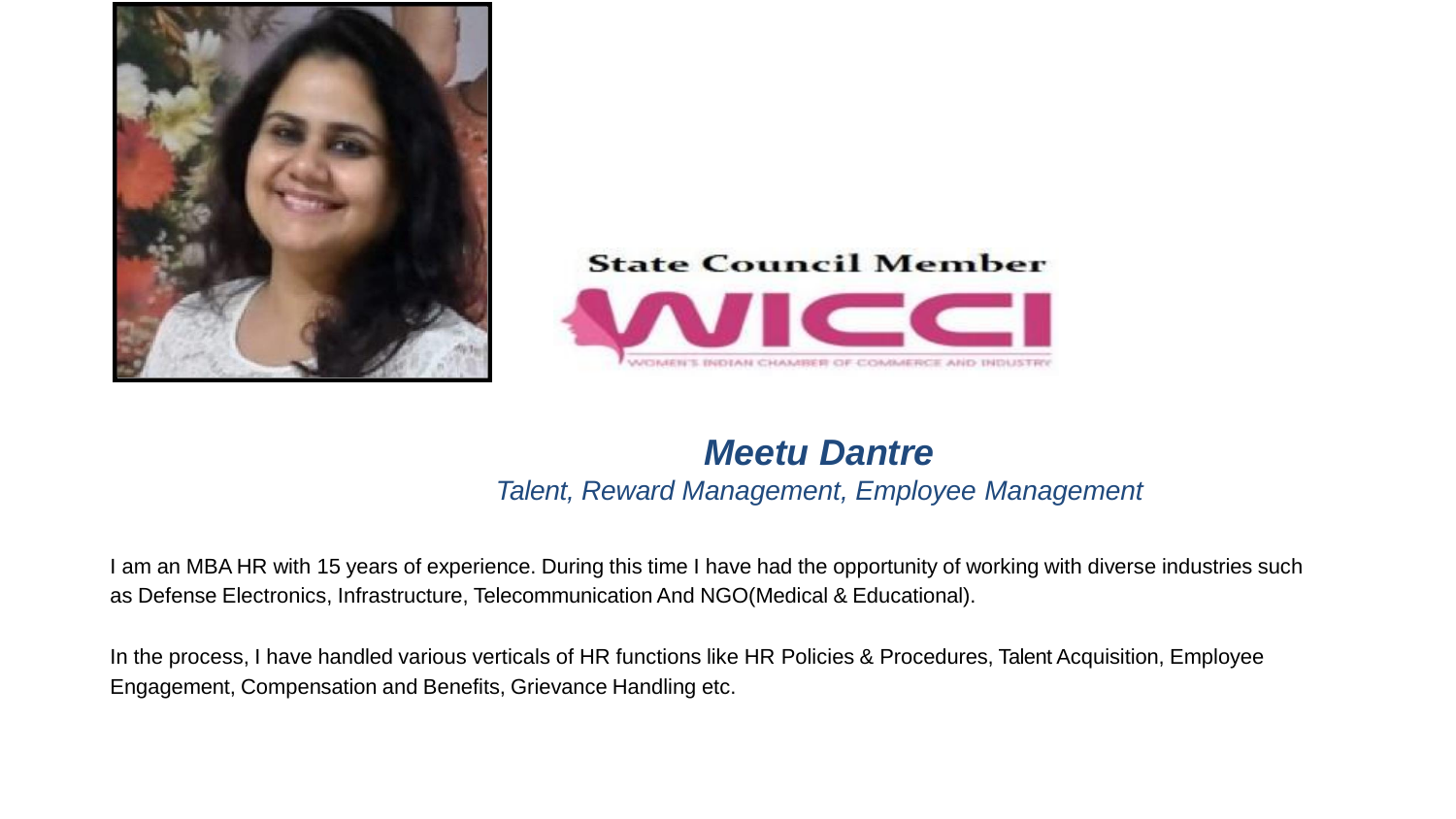



# *Neerupama D.*

*HR Head and Inventory Pre-Sales*

I have over 12 years of experience as a HR professional in various domains including Human Resource Affairs, professional recruitment and business development. Have consistently demonstrated leadership, good communication skills, client management and teamwork. I also have passion for art and graphic designing, in pursuance to which I am currently working as a freelancer Graphic Designer as well.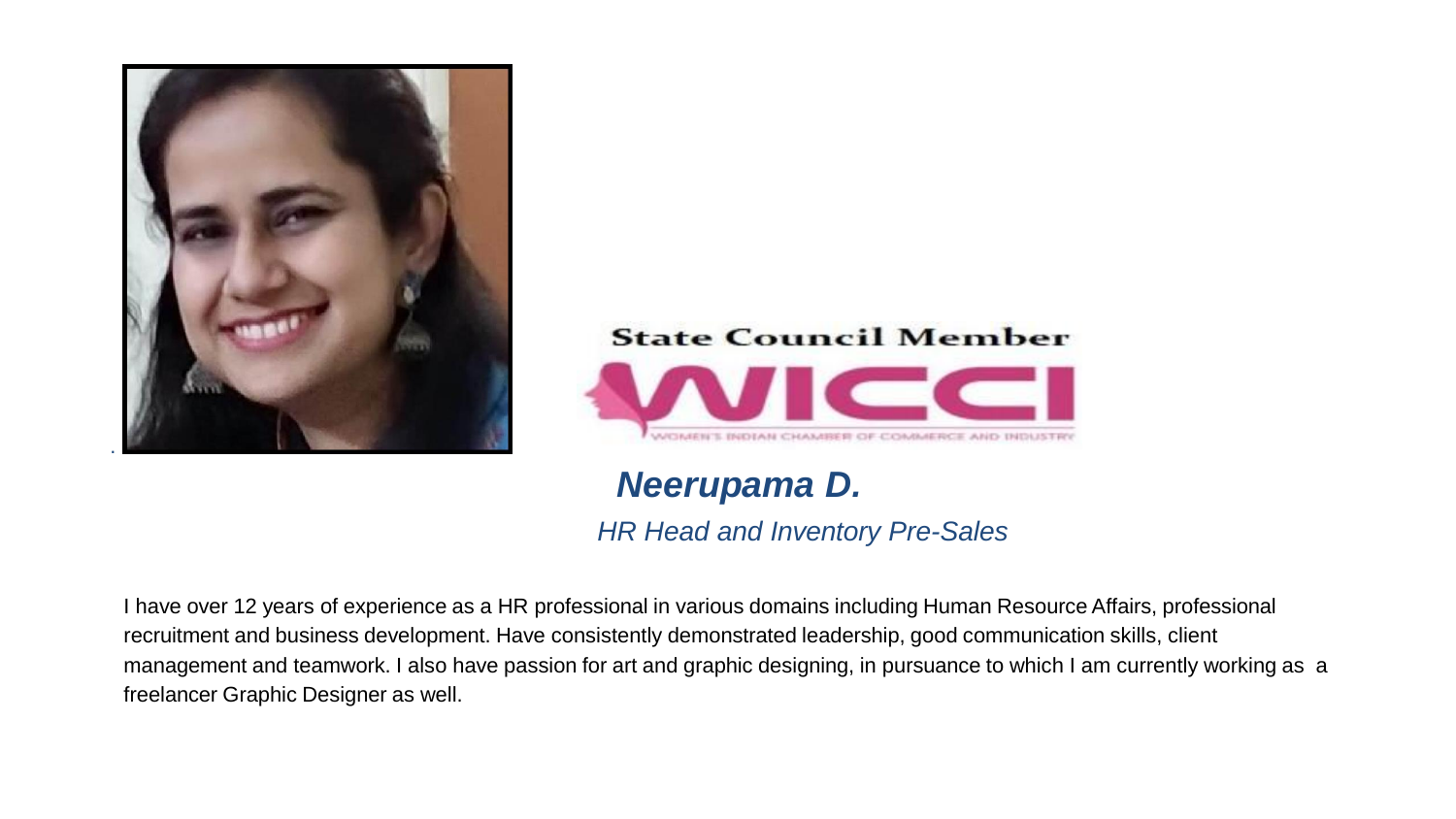



# *Ruchi Mudgal*

#### *Director, Enabler Recruitment Solutions and Co-founder Homeca PVT LTD*

A Recruitment specialist and Co-founder of a professional cleaning services providing firm by profession, you have to love what you do when it comes to Recruiting and Talent Acquisition. My passion is developing strategies to find the best talent in our industry and implement talent acquisition strategies across the country.

She started her career in 2007 with a small freelancing recruitment project and after years of learning today she have her own setup in two cities, her husband was a HR professional too and he worked with renowned companies across India and abroad with our joint experience and zeal they started their professional cleaning company which is doing very good today and now after her husband I"m the torch bearer for this company, she has gone through a Lot for survival and she wish to share her experience with all and also learn and upgrade herself. She found honesty, creativity and dedication to be the most valuable qualities for success in profession as well as in personal life, she looks forward to a great experience and learning ahead.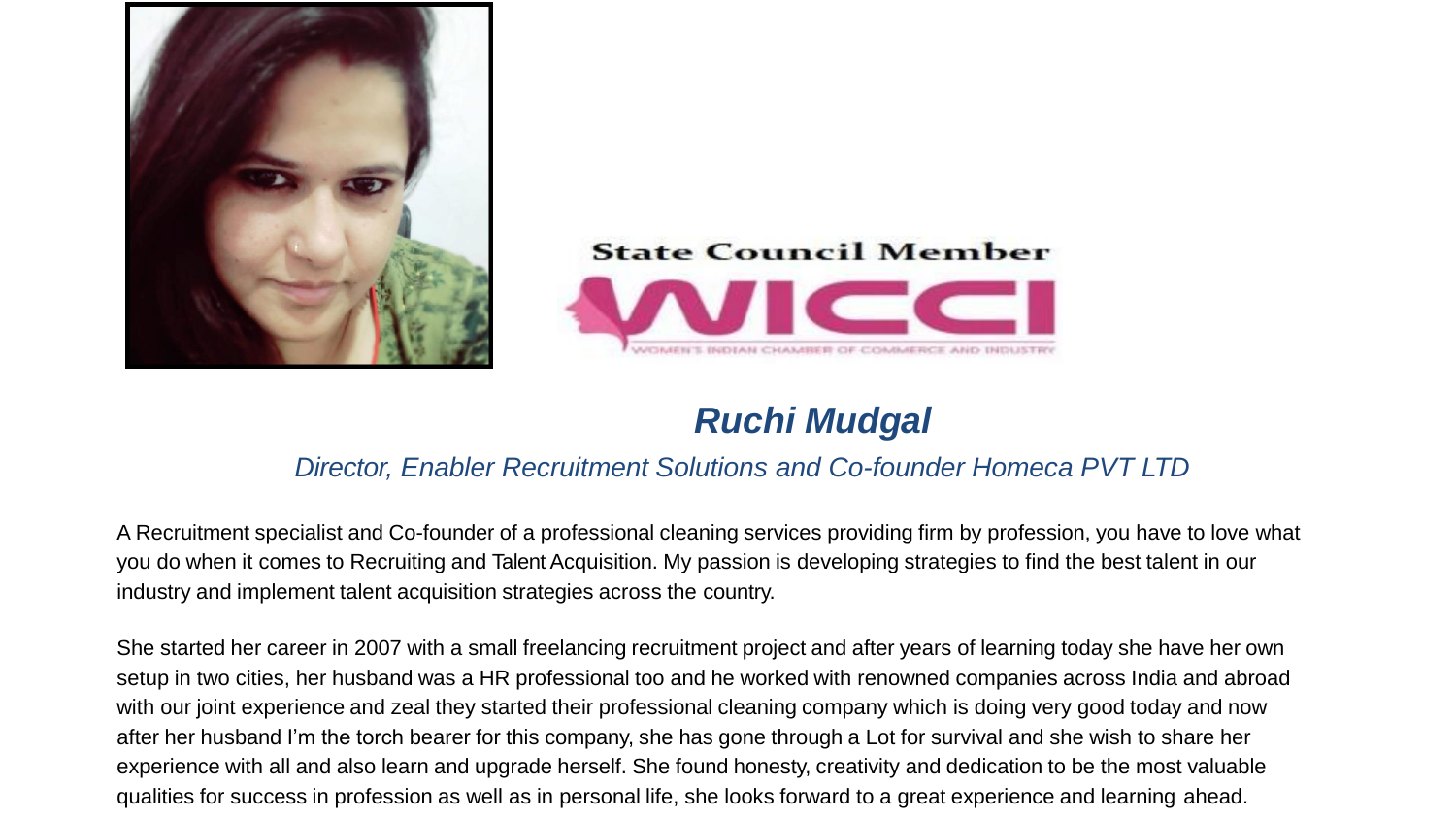



## *Shikha Verma*

#### *Organization Development & Wellbeing Consultant, Training Expert and Happiness & Mindfulness Coach*

Shikha Verma is an MBA by qualification and an Organization Development & L&D Professional with 17+ years of corporate experience across top multinationals. She has trained more than 10000 employees & has worked extensively on turn key projects with companies like Wipro, Honda ,Yamaha etc. A certified Happiness & Mindfulness Coach & an avid content writer and an influencer on LinkedIn. She is currently providing advisory services on a variety of HR arenas including employees, engagement, Talent development & well-being including POSH. A passionate speaker, trainer, story teller, moderator and an avid reader & an ardent learner for life. She is committed to the upliftment of women and is currently on a mission to spread Women Happiness.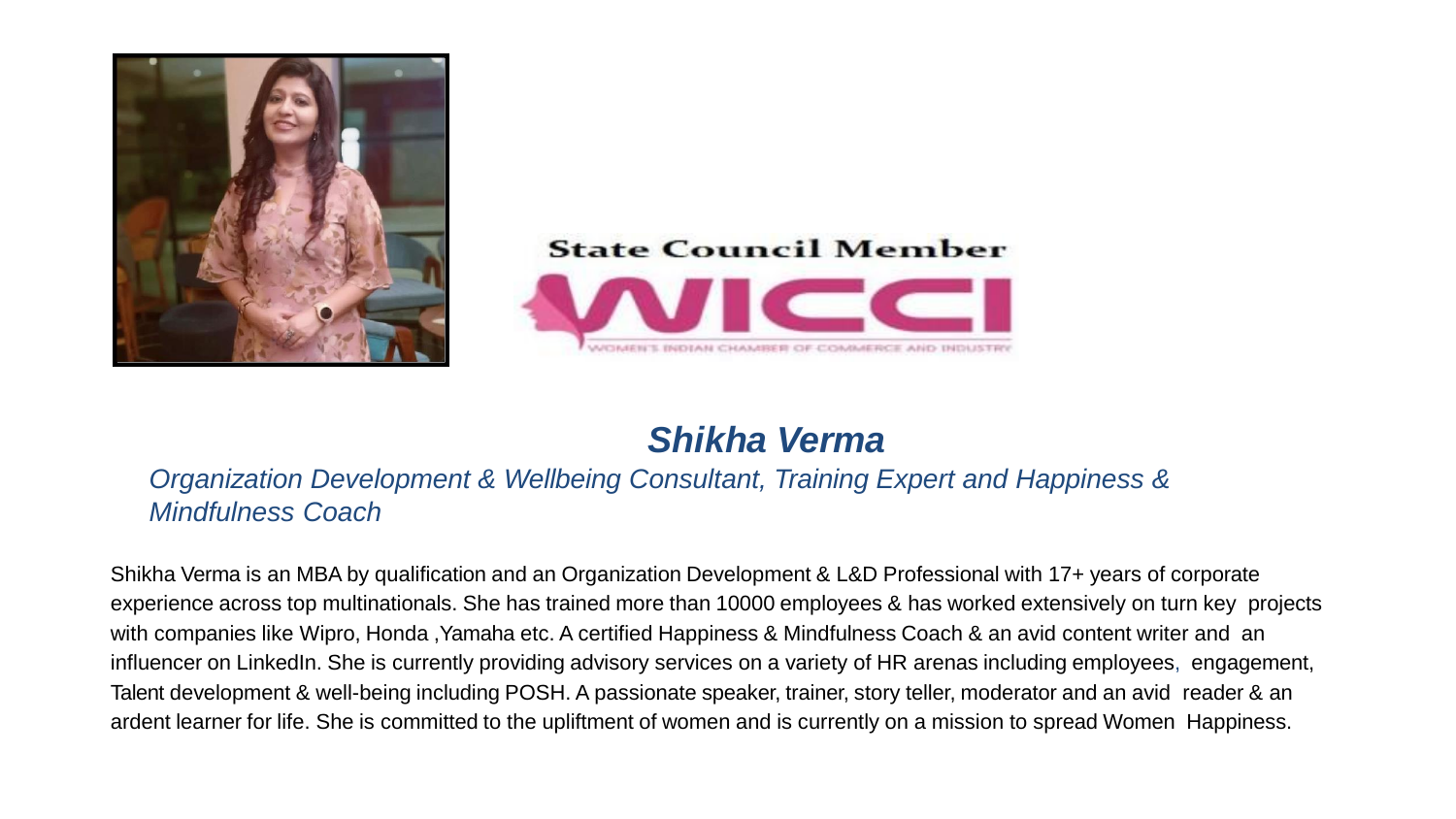



# *Shubhra Srivastava*

#### *HR Generalist at DSS Takara Bio*

#### *India*

My name is Shubhra Srivastava, currently staying in Noida. I was born, brought up and studied till graduation in Kanpur. I have done PGDM in HR & Marketing from IISE Business School, Lucknow. Currently I am working with DSS Takara Bio India Pvt Ltd, Delhi, which is a JV between An Indian and Japanese company. I look after all HR generalist activities here.

In total, I have 7 years of work experience in different industries like Publication House, Pharma, Market Intelligence and Biotechnology.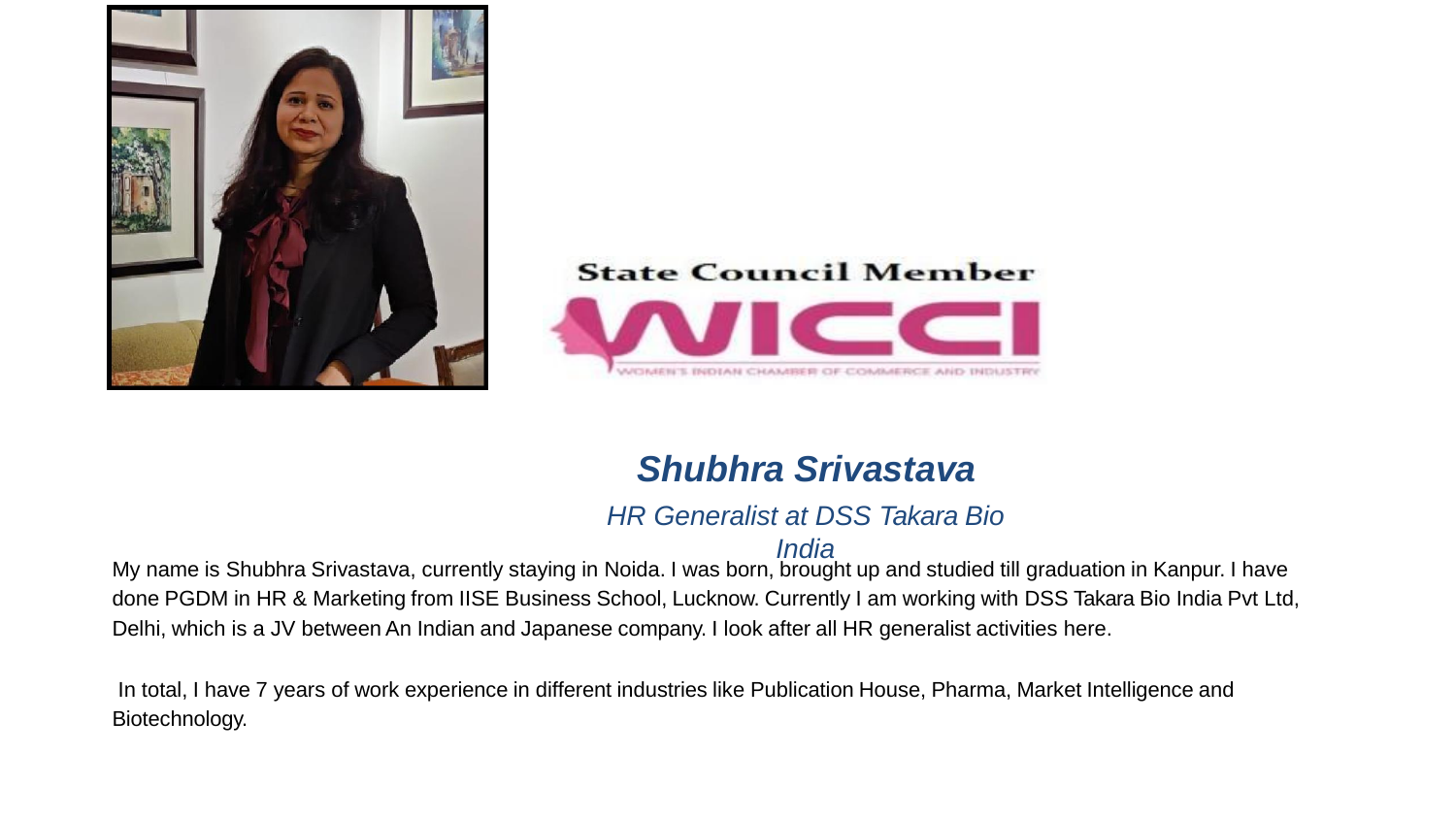

**State Council Member** 

**IOTAN CHAMBER OF COMMERCE AND** 

## *Tulikaa Das Business Owner - Trabajo*

An HR Person by profession and Animal and Environmental Activist by passion with 17 years of experience now running my own HR and IT Consultancy. My professional experience comprises International Sales, Training, Coaching, CSR. I started my career back in 2003 as a Web Marketing Associate. It was starting from scratch and now here I am in 2020 running my own show.

The journey was definitely not easy but it gave me a lot of learning. Some learning"s were relationship matters; always share what you know, save for the hay days , always have time for your keen ones , learning never ends , keep yourself and your skill sets upgrading or else people around you will move much ahead of you and you will be much behind and last but not the least **DEPEND ON ONLY YOUR OWN SELF**. So here I am to share whatever I know, to upgrade myself and to learn from all of you here.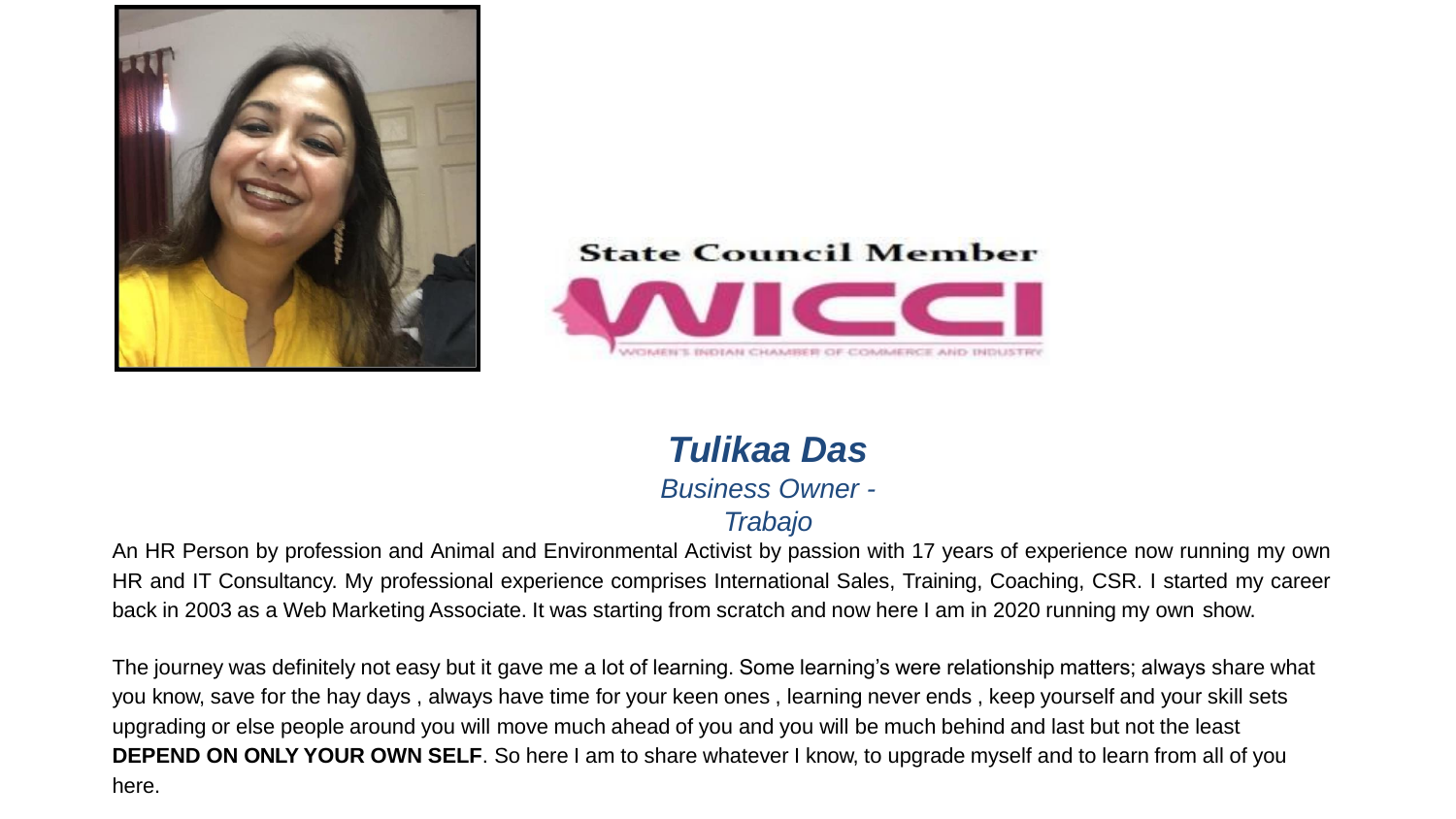



# *Vatsala Banerji*

From a shy, doubtful and not so confident me transitioned to a lady strong as rock, Vatsala is a certified trainer and a life coach and mentor. She has 20yrs experience in L&D, strategic market research across Organizational Development, Training & Development, Process Management, Client servicing, People Management, Conducting Management Programs and Liaison & Coordination. Pivotal in developing and arranging training sessions to keep the skill level of the workforce up to date, assessing performances and updating on process related information; conducting suitable training programs to enhance operational efficiencies.

She believes that life is a canvas and all one needs to do is paint it with beautiful colors ..in case you don't like the color just change it. She believes in giving back to society and offers guidance and mentoring to many underprivileged kids and women and empowers them to make their own life worthwhile.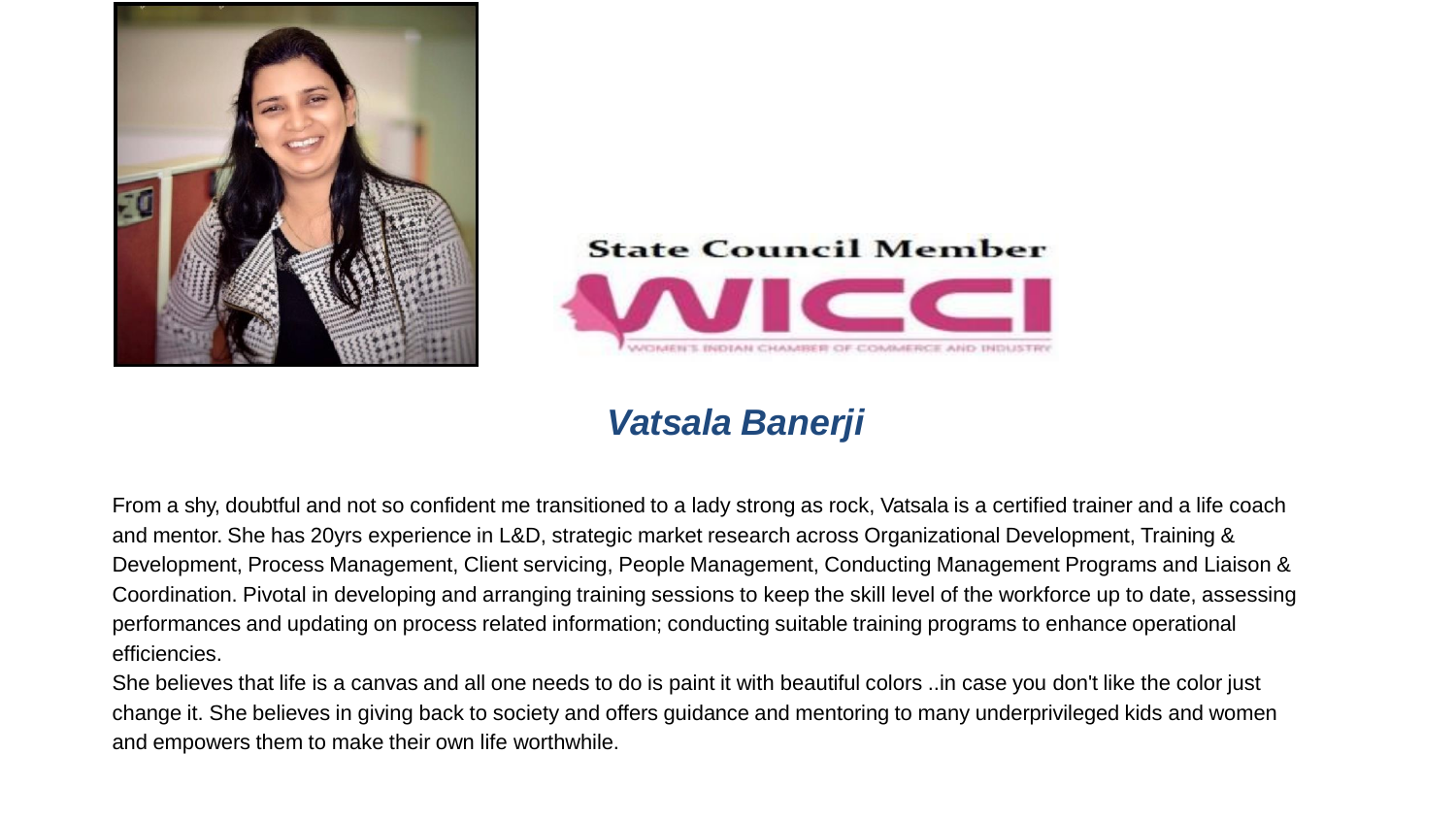



## *Megha Mittal HRBP at Sophos IT Services*

A versatile person with experience ranging from Human Resources to Team Management. Megha Mittal is a pass out of the University of Lucknow with BSc in Maths, Physics, and Statistics and later she did an MBA in Human Resources. Even after having a science background, Megha excels at Hiring, managing teams, and coordinating. She has expertise in the Human Resources profession with extensive experience across HR strategy, Business Partner, Organization Development, Organization Effectiveness, Diversity, and HR Generalist roles.

Her corporate journey started in the year 2007 when she joined "Randstad India" as a Client relationship and delivery employee. After this, she worked as an HR at 4 different places and lastly joined WICCI in the year 2020. It has been more than a year now that she is consistently serving WICCI with utmost determination and passion.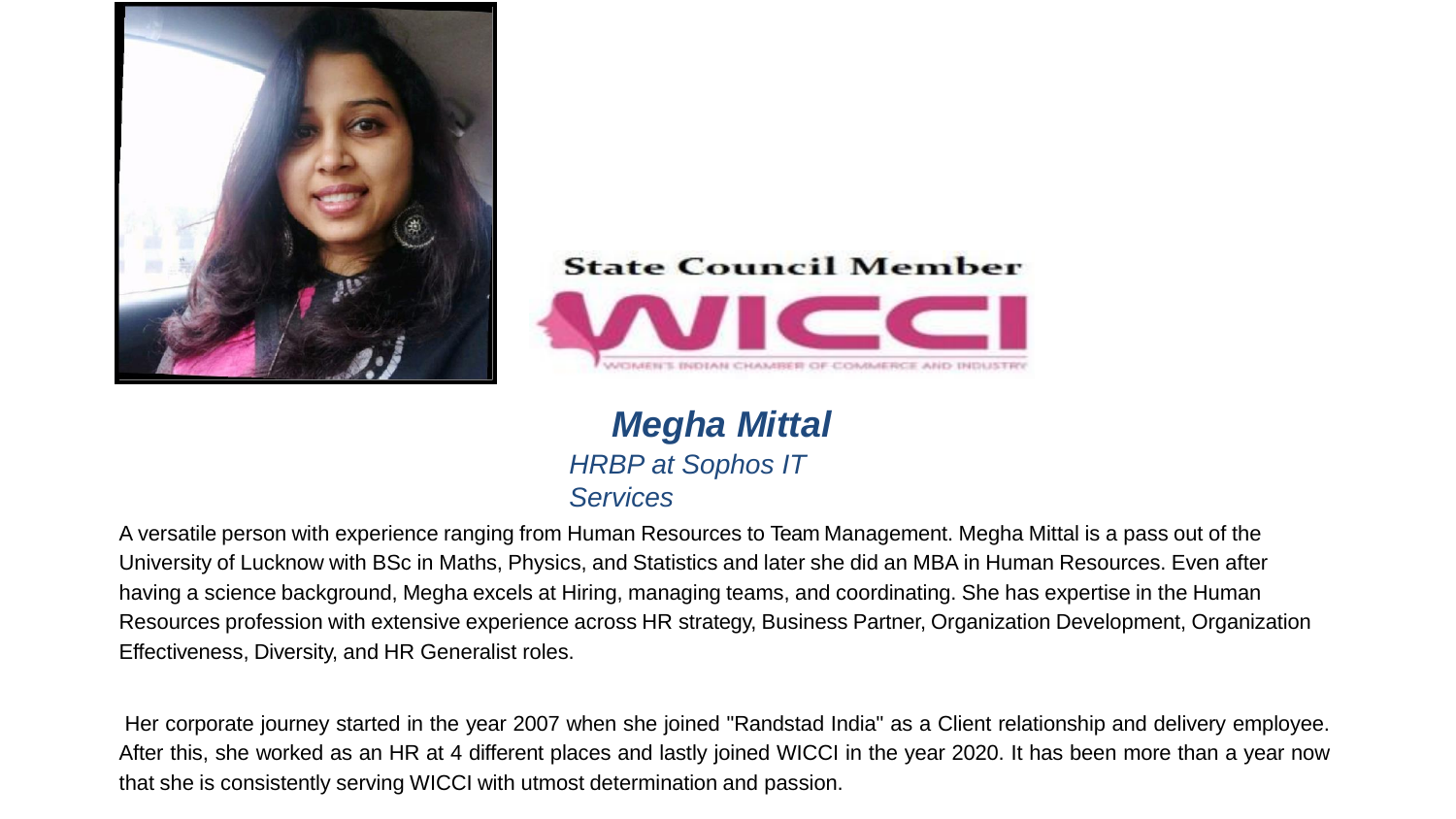

**State Council Member** 

**INDIAN CHAMBER OF COMMERCE AND** 

*Monica Lohani HR Transformation Consultant*

Monica Lohani is an experienced and strategic HR leader with over 20 years of progressive experience in building HR optimizations that enrich human capital assets and strengthen business performance through employee experience, engagement and L&D. She used to work as a Talent Management Director at Iris software incorporation for over 13 years. Monica is an extremely dedicated and focused HR professional with very high ownership.

She is very resourceful and has an outstanding track of getting things done. She has an exceptional eye for details and manages the stakeholders well. Currently, she is serving WICCI for a very long time and her efforts and enthusiasm never fade away.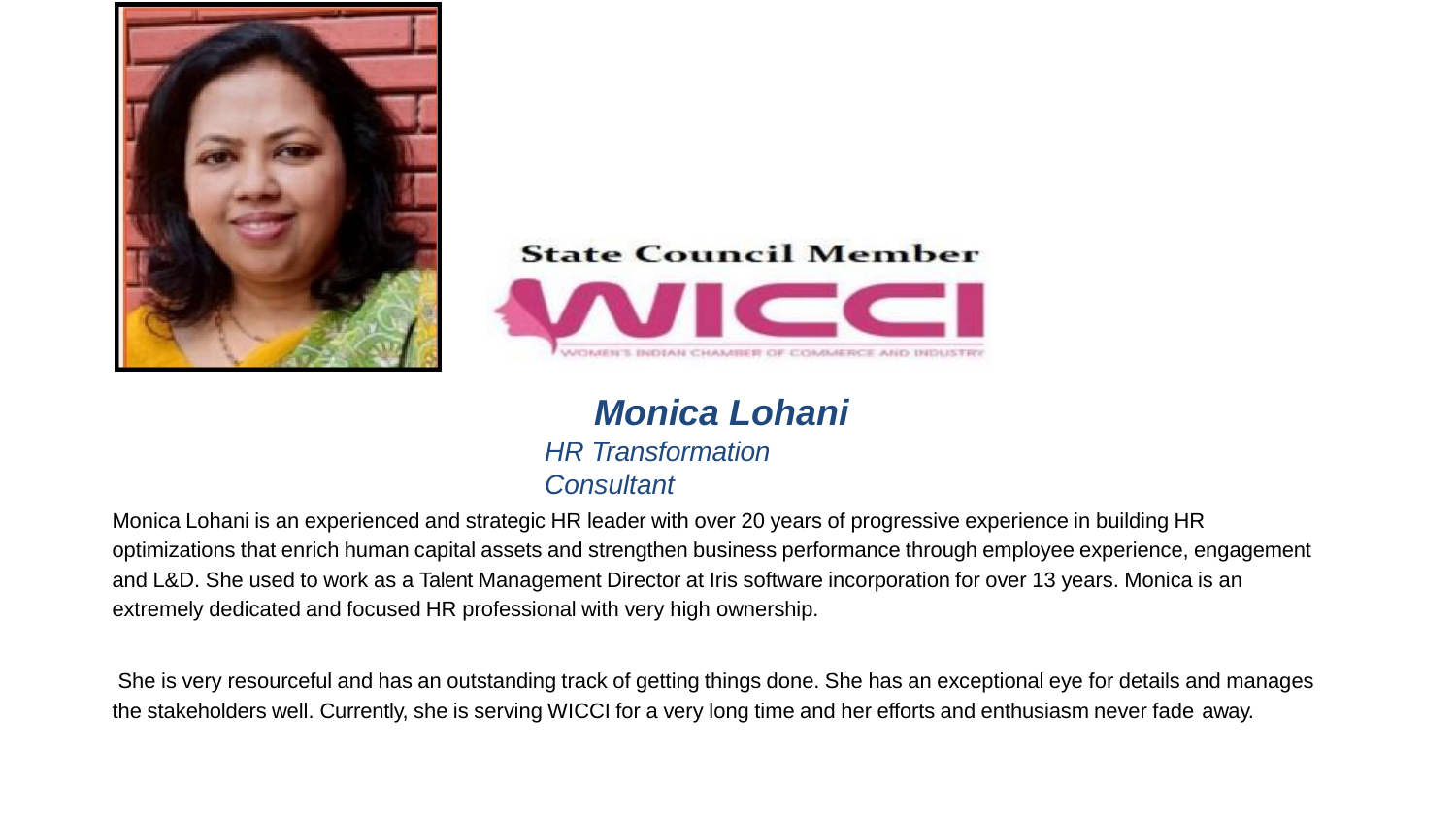



## *Rubi Chaudhary Manager at Capital India Finance Limited*

2012 pass out from the University of Delhi with Bachelor of arts, Rubi Chaudhary has everything any organization would ever need. Not just the corporate world, she has a history of working with many nonprofits for the good cause. Her journey started with an NGO named " Udayan Care'' where she worked as an on-field intern for 3 months. After this, she didn't stop and continued working with non-profits namely Sewa Bharti, Little umbrella foundation, BRICS CCI and Sai Social Responsibility and Research Center. She has co-founded two organizations named "Hour to Empower'' and "Shaheed Bhagat Singh Boxing Academy''.

Currently, she is working as a Manager at Capital India Finance Limited. Rubi joined WICCI in the year 2020 where she's on a journey to make a positive impact on the lives of those who deserve happiness the most but are deprived of it due to various socio-economic evils.